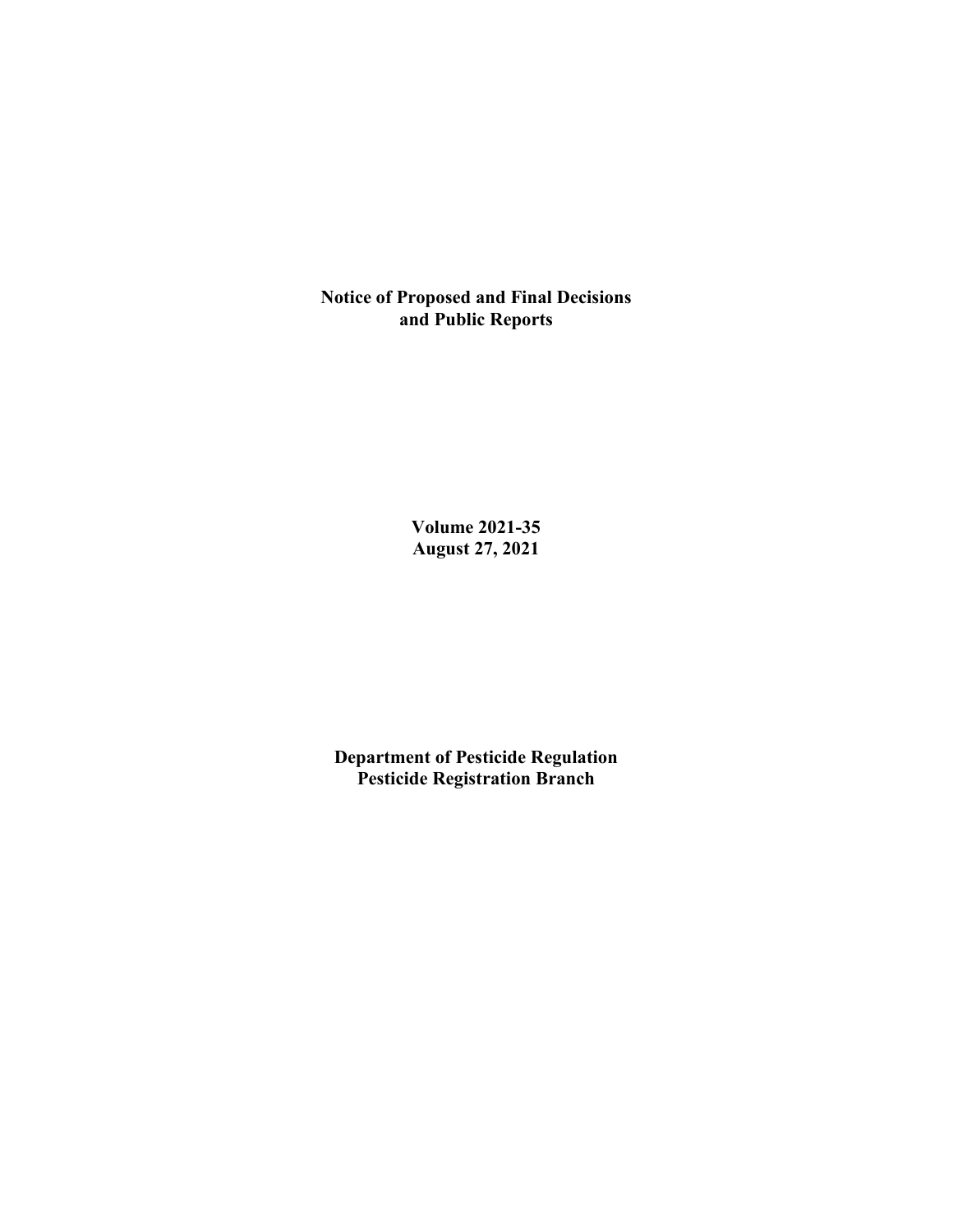# **NOTICE OF FINAL DECISIONS TO REGISTER PESTICIDE PRODUCTS AND WRITTEN EVALUATION**

Pursuant to Title 3, California Code of Regulations section 6255, the Director of the Department of Pesticide Regulation (DPR), files this Notice of Final Decisions to Register Pesticide Products with the Secretary of the Resources Agency for posting. This notice must remain posted for a period of 30 days for public inspection. Between the time DPR posts a proposed registration decision for public comment and DPR makes a final decision regarding the product, nonsignificant changes may be made to the product label (e.g., revising the product name, changing a master label to an end-use marketing label, correcting typographical errors). If the changes are not significant, DPR will not re-notice the product for public review and comment. However, if significant changes are made to the product label that substantially affect DPR's analysis on direct or indirect significant adverse environmental or human health impacts that can reasonably be expected to occur from the proposed decision, DPR will re-notice the product label for public review and comment.

In addition, for any product that is posted proposed to register as a conditional registration, the registrant may address the conditions of registration by providing the appropriate data or modifying the product label (e.g., remove use site, add "not for use in California" to a use site) during the posting period. If the registrant adequately addresses the conditions of registration during the posting period and the resulting change to the product label is not significant such that DPR must re-post the product label for review and public comment, DPR will post the product below, but will no longer have a "conditional" designation by the registration type.

For information about submitting a request for any documents related to this notice, please visit [https://www.cdpr.ca.gov/public\\_r.htm.](https://www.cdpr.ca.gov/public_r.htm)

To view the public report that was issued when the product was proposed for registration, click on the hyperlinked Tracking Number for the product.

*Tracking Number with hyperlink to public report – (EPA Registration Number) Applicant / Brand Name*

[284452](https://www.cdpr.ca.gov/docs/registration/nod/public_reports/284452.pdf) - (92083 - 2) BI-PA NV VINTEC USE: FUNGICIDE - FOR THE CONTROL OF ESCA DISEASE COMPLEX AND OTHER WOOD DISEASES ON DORMANT GRAPEVINES AFTER PRUNING; AND FOR THE CONTROL AND SUPPRESSION OF EUTYPA SP., CYTOSPORA SP., BOTRYOSPHAERIA SP., AND OTHER CANKER DISEASES IN ALMONDS TYPE: SECTION 3 REGISTRATION - ACTIVE INGREDIENT(S): TRICHODERMA ATROVIRIDE SC1 CAS NUMBER(S): (NO CAS NUMBER)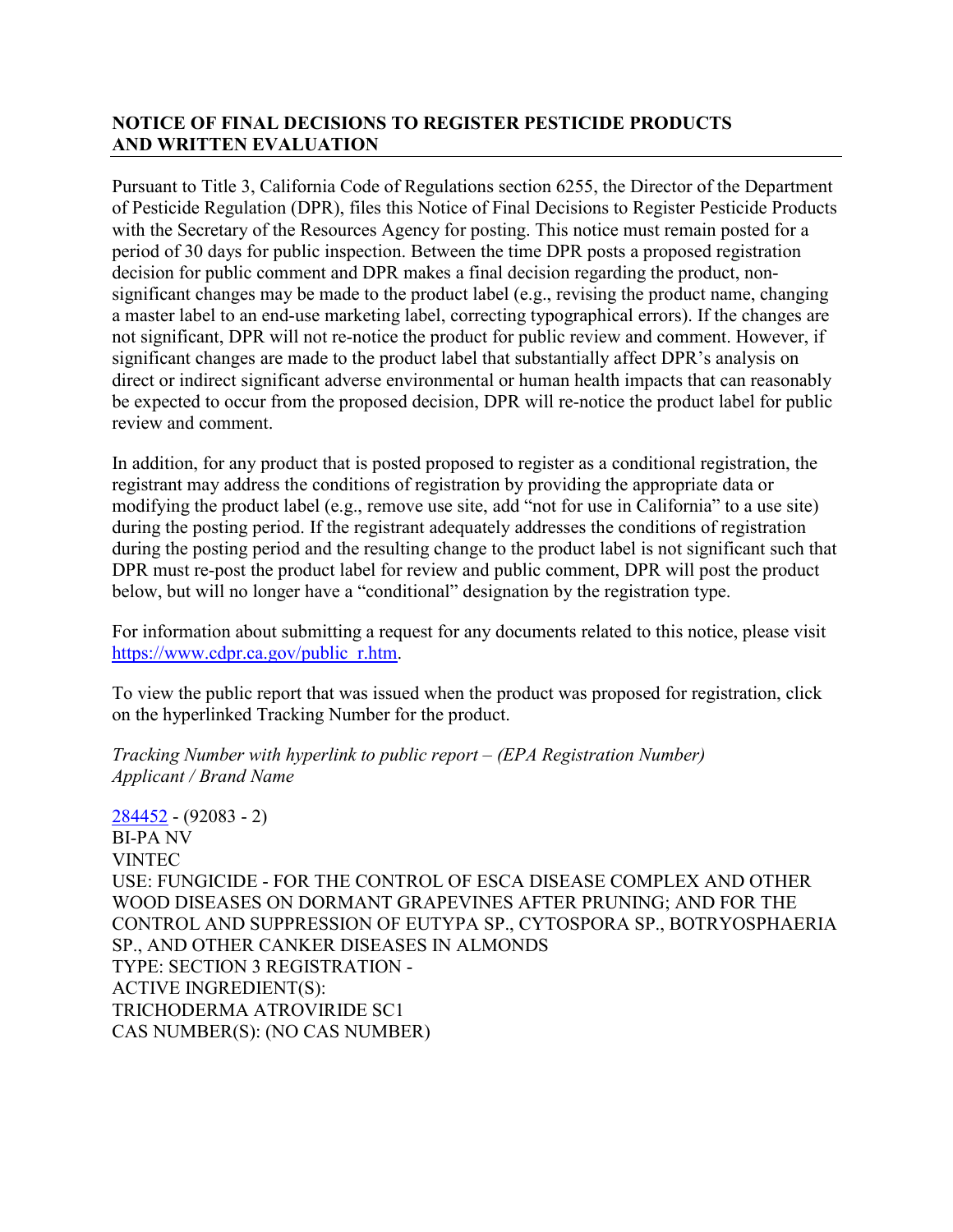**Notice of Final Decisions to Register (Continued) Page 2**

[286590](https://www.cdpr.ca.gov/docs/registration/nod/public_reports/286590.pdf) - (55146 - 162) NUFARM AMERICAS INC. AGT DIVISION TRUNEMCO NEMATODE MANAGEMENT USE: NEMATICIDE - FOR THE CONTROL OF PLANT PATHOGENIC NEMATODES SUCH AS ROOT KNOT NEMATODES, STING NEMATODES, AND STUNT NEMATODES ON CROPS SUCH AS COTTON, SOYBEANS, AND ALL TYPES OF CORN TYPE: SECTION 3 REGISTRATION - CONDITIONAL ACTIVE INGREDIENT(S): 2-CYCLOPENTEN-1-ONE, 3-METHYL-2-(2Z)-2-PENTENYL-BACILLUS AMYLOLIQUEFACIENS STRAIN MBI 600 CAS NUMBER(S): 488-10-8 ,

[297308](https://www.cdpr.ca.gov/docs/registration/nod/public_reports/297308.pdf) - (100 - 799)

SYNGENTA CROP PROTECTION, LLC APRON XL

USE: FUNGICIDE - FOR THE CONTROL OF PYTHIUM AND PHYTOPHTHORA CAUSING DAMPING OFF, SEED ROT, AND SYSTEMIC DOWNY MILDEW ON THE SEEDS OF CROPS SUCH AS TOMATO, CORN, RICE, CARROT, CABBAGE, AND GARLIC

TYPE: SECTION 3 LABEL AMENDMENT - TO ADD A FORMULATION TYPE TO THE FRONT PANEL; TO REVISE THE HAZARDS TO HUMANS AND DOMESTIC ANIMALS, PERSONAL PROTECTIVE EQUIPMENT, ENVIRONMENTAL HAZARDS, GERMINATION TEST, SEED QUALITY, APPLICATION EQUIPMENT, CROP USE DIRECTIONS, TANK MIX, AND THE RESISTANCE MANAGEMENT STATEMENTS; TO EXPAND AND REARRANGE EXISTING CROP GROUPS; TO INCREASE THE COTTON USE RATE; TO ADD USE RESTRICTIONS TO SOME CROP TABLES; TO ADD USE ON LEAVES OF ROOT AND TUBER VEGETABLES; TO ADD AN APPLICATION DIRECTIONS SECTION AND A ROTATIONAL CROP RESTRICTIONS SECTION; AND TO ADD A DYE RESTRICTION ACTIVE INGREDIENT(S): MEFENOXAM CAS NUMBER(S): 70630-17-0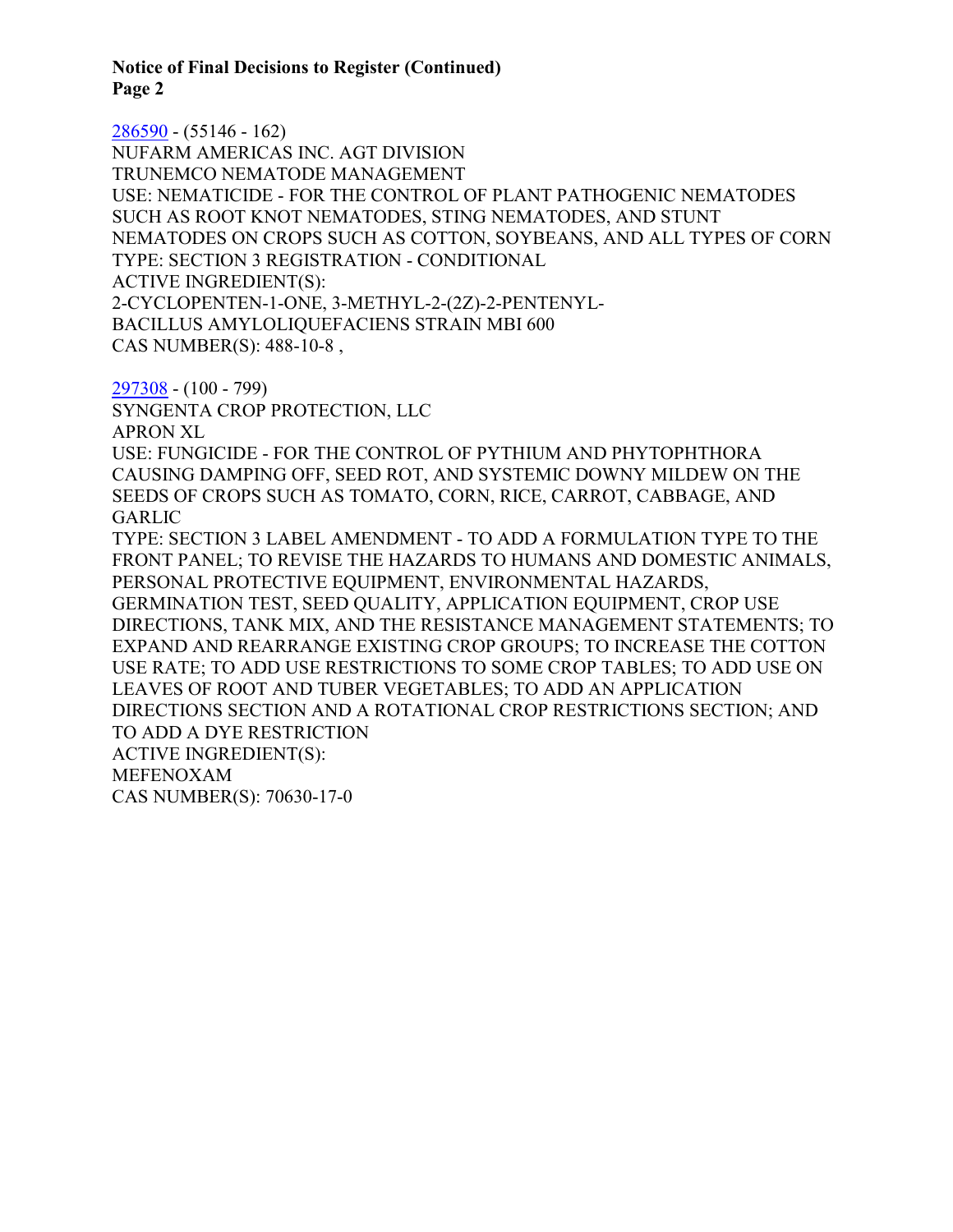# **Notice of Final Decisions to Register (Continued) Page 3**

#### **Written Evaluation**

Pursuant to Title 3, California Code of Regulations section 6254, this notice includes a written evaluation of significant environmental points raised in comments submitted during the review and comment period required by Title 3, California Code of Regulations section 6253 for any of the products listed above.

# **DPR received no comments on the above listed products.**

*Original signed by Tulio Macedo 08/25/2021*

 Tulio Macedo, Chief Pesticide Registration Branch

Dated